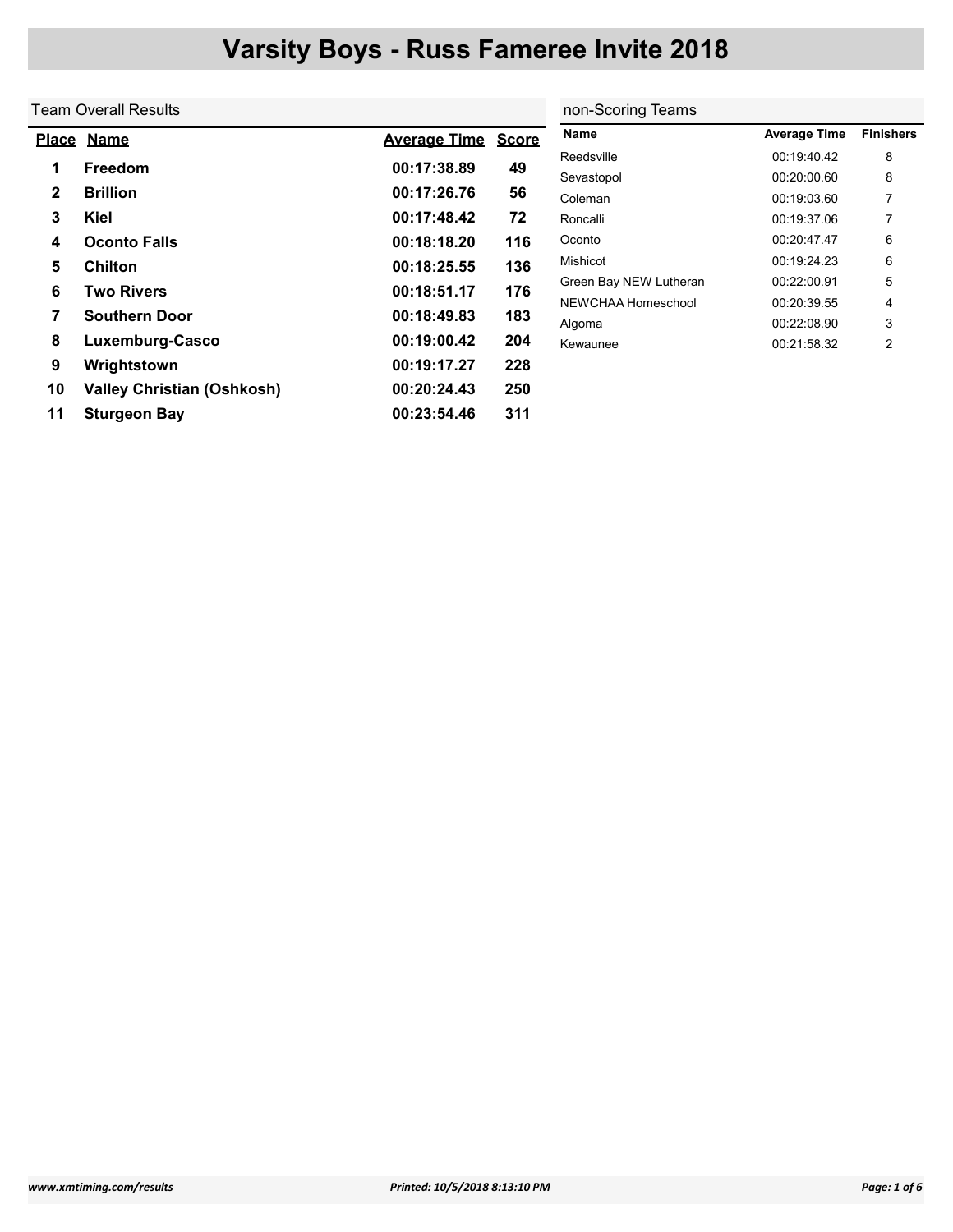Team Results

|                | <b>Place Team Name</b>   |                         |             |                               |             | Average Time # of Finishers Team Score |                |
|----------------|--------------------------|-------------------------|-------------|-------------------------------|-------------|----------------------------------------|----------------|
| 1              | <b>Freedom</b>           |                         |             |                               | 00:17:38.89 | 8                                      | 49             |
|                | <b>Team Position</b>     | <b>Overall Position</b> | Bib#        | <b>Name</b>                   |             | <b>Chip Time</b>                       | <b>Score</b>   |
|                | 1                        | 6                       | 204         | <b>Alex Klarner</b>           |             | 00:17:19.78                            | 4              |
|                | 2                        | 12                      | 208         | <b>Koy Murphy</b>             |             | 00:17:39.97                            | 9              |
|                | 3                        | 14                      | 210         | <b>Marty Vosters</b>          |             | 00:17:43.75                            | 11             |
|                | 4                        | 15                      | 207         | <b>Tyson Lonigro</b>          |             | 00:17:44.57                            | 12             |
|                | 5                        | 16                      | 203         | <b>Jaxen Gerndt</b>           |             | 00:17:46.39                            | 13             |
|                | 6                        | 26                      | 206         | Nathan Lezotte                |             | 00:18:06.82                            | (21)           |
|                | $\overline{7}$           | 29                      | 205         | Zach Lahay                    |             | 00:18:13.53                            | (23)           |
| $\mathbf 2$    | <b>Brillion</b>          |                         |             |                               | 00:17:26.76 | 8                                      | 56             |
|                | <b>Team Position</b>     | <b>Overall Position</b> | Bib#        | Name                          |             | <b>Chip Time</b>                       | <b>Score</b>   |
|                | 1                        | 1                       | 116         | <b>Gunner Schlender</b>       |             | 00:16:23.25                            | 1              |
|                | $\mathbf{2}$             | $\mathbf 2$             | 113         | <b>Hunter Krepline</b>        |             | 00:16:39.79                            | $\mathbf 2$    |
|                | 3                        | 10                      | 114         | <b>Reese Kupsky</b>           |             | 00:17:33.57                            | $\overline{7}$ |
|                | 4                        | 20                      | 112         | <b>Isaac Koehler</b>          |             | 00:17:56.23                            | 16             |
|                | 5                        | 42                      | 115         | <b>Alex Metko</b>             |             | 00:18:40.97                            | 30             |
|                | 6                        | 46                      | 111         | Collin Greve                  |             | 00:18:52.63                            | (33)           |
|                | $\overline{7}$           | 56                      | 110         | <b>Andrew Fischer</b>         |             | 00:19:08.94                            | (42)           |
| 3              | Kiel                     |                         |             |                               | 00:17:48.42 | $\overline{7}$                         | 72             |
|                | <b>Team Position</b>     | <b>Overall Position</b> | Bib#        | <b>Name</b>                   |             | <b>Chip Time</b>                       | <u>Score</u>   |
|                | 1                        | 3                       | 269         | <b>Ashton Arnold</b>          |             | 00:16:54.65                            | 3              |
|                | $\mathbf{2}$             | 11                      | 274         | <b>Noah Watson</b>            |             | 00:17:36.61                            | 8              |
|                | 3                        | 17                      | 275         | <b>Dustin Zychowicz</b>       |             | 00:17:51.81                            | 14             |
|                | 4                        | 18                      | 273         | <b>Elijah Sippel</b>          |             | 00:17:51.99                            | 15             |
|                | 5                        | 45                      | 270         | <b>Travis Kohlmann</b>        |             | 00:18:47.05                            | 32             |
|                | 6                        | 54                      | 271         | <b>Alex Riebe</b>             |             | 00:19:05.53                            | (40)           |
|                | $\overline{7}$           | 85                      | 289         | Hunter Westermeyer            |             | 00:19:40.23                            | (57)           |
| 4              | <b>Oconto Falls</b>      |                         |             |                               | 00:18:18.20 | 8                                      | 116            |
|                | <b>Team Position</b>     | <b>Overall Position</b> | <u>Bib#</u> | <b>Name</b>                   |             | <b>Chip Time</b>                       | <u>Score</u>   |
|                | 1                        | 8                       | 409         | <b>Brody Schindel</b>         |             | 00:17:24.77                            | 6              |
|                | 2                        | 22                      | 403         | <b>Joe Adams</b>              |             | 00:18:03.45                            | 18             |
|                | 3                        | 30                      | 405         | <b>Brendan Konitzer</b>       |             | 00:18:16.83                            | 24             |
|                | 4                        | 44                      | 408         | <b>Evan Roberts</b>           |             | 00:18:46.04                            | 31             |
|                | 5                        | 51                      | 404         | <b>Matt Adams</b>             |             | 00:18:59.90                            | 37             |
|                | 6                        | 57                      | 407         | <b>Isaac Raddatz</b>          |             | 00:19:10.64                            | (43)           |
|                | $\overline{7}$           | 60                      | 410         | <b>Brent Wolf</b>             |             | 00:19:12.14                            | (44)           |
| $5\phantom{1}$ | <b>Chilton</b>           |                         |             |                               | 00:18:25.55 | $\overline{7}$                         | 136            |
|                | <b>Team Position</b>     | <b>Overall Position</b> | Bib#        | <b>Name</b>                   |             | <b>Chip Time</b>                       | <b>Score</b>   |
|                | 1                        | 21                      | 166         | <b>Wyatt Schmitz</b>          |             | 00:17:59.79                            | 17             |
|                | $\mathbf 2$              | 23                      | 162         | <b>Will Kapral</b>            |             | 00:18:05.74                            | 19             |
|                | 3                        | 31                      | 164         | <b>Phoenix Ladd</b>           |             | 00:18:19.42                            | 25             |
|                | 4                        | 36                      | 161         | <b>Eric East</b>              |             | 00:18:28.53                            | 27             |
|                | 5                        | 64                      | 159         | <b>Dylan Anhalt</b>           |             | 00:19:14.26                            | 48             |
|                | 6                        | 84                      | 165         | Alek Lemke                    |             | 00:19:40.12                            | (56)           |
|                | $\overline{7}$           | 114                     | 163         | Peyton Ladd                   |             | 00:20:58.02                            | (67)           |
| 6              | <b>Two Rivers</b>        |                         |             |                               | 00:18:51.17 | 8                                      | 176            |
|                | <b>Team Position</b>     | <b>Overall Position</b> | Bib#        | Name                          |             | <b>Chip Time</b>                       | <b>Score</b>   |
|                | 1                        | 34                      | 536         | <b>Matthew Bianchi</b>        |             | 00:18:24.26                            | 26             |
|                | $\bf{2}$                 | 40                      | 537         | <b>Zach Fries</b>             |             | 00:18:38.32                            | 29             |
|                | www.xmtiming.com/results |                         |             | Printed: 10/5/2018 8:13:10 PM |             |                                        | Page: 2 of 6   |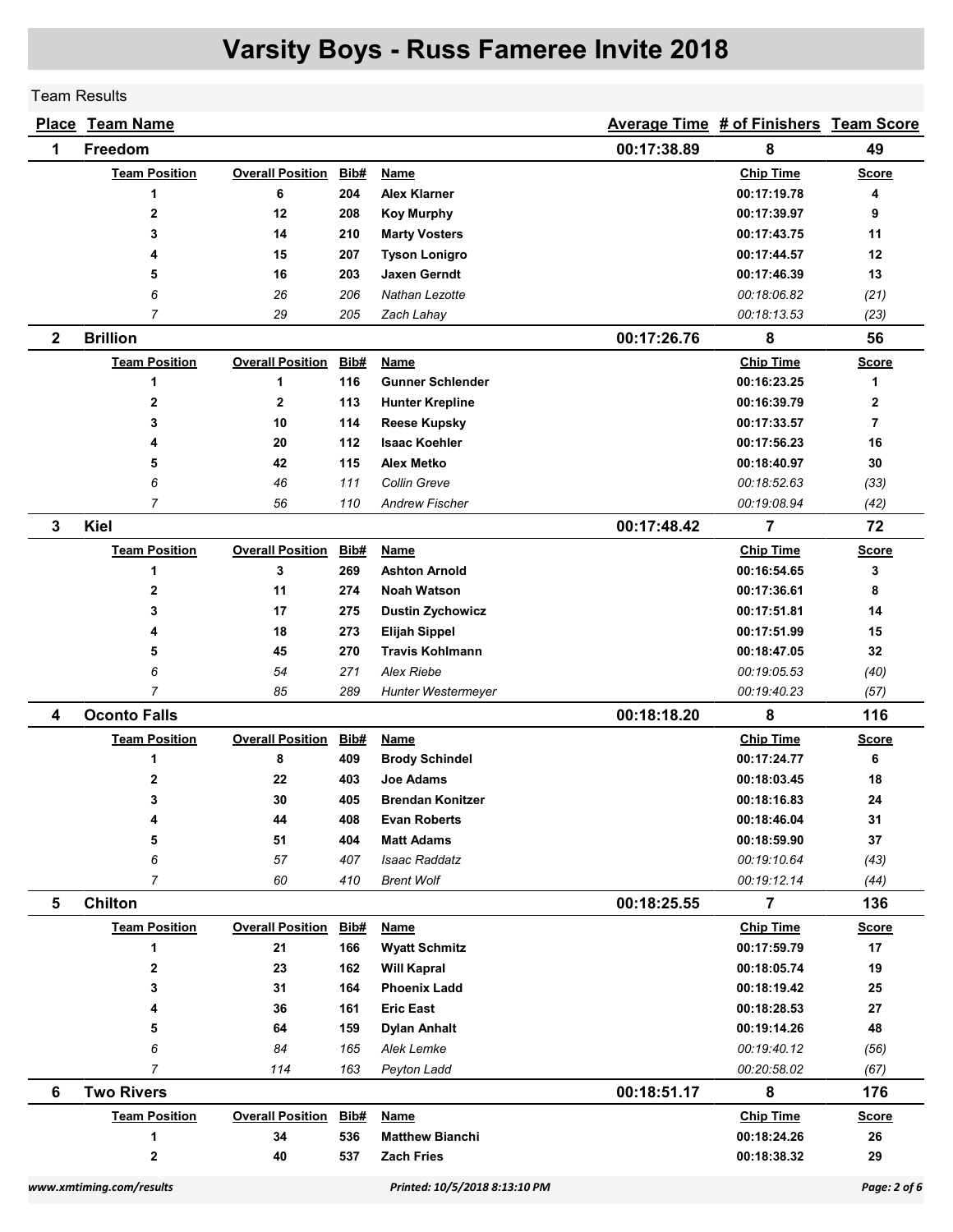|                | 3                                 | 49                      | 541  | <b>Rosslee Reed</b>      | 00:18:56.66      | 36           |
|----------------|-----------------------------------|-------------------------|------|--------------------------|------------------|--------------|
|                | 4                                 | 52                      | 539  | <b>Alex Klein</b>        | 00:19:03.13      | 38           |
|                | 5                                 | 63                      | 542  | <b>Spencer Salta</b>     | 00:19:13.47      | 47           |
|                | 6                                 | 74                      | 540  | Gabe Ragsdale            | 00:19:25.90      | (53)         |
|                | $\overline{7}$                    | 77                      | 538  | <b>Conner Hartwig</b>    | 00:19:31.28      | (54)         |
| $\overline{7}$ | <b>Southern Door</b>              |                         |      | 00:18:49.83              | 8                | 183          |
|                | <b>Team Position</b>              | <b>Overall Position</b> | Bib# | Name                     | <b>Chip Time</b> | <b>Score</b> |
|                | 1                                 | 13                      | 492  | Sam Dean                 | 00:17:42.07      | 10           |
|                | $\mathbf{2}$                      | 24                      | 494  | <b>Ben Kielar</b>        | 00:18:05.89      | 20           |
|                | 3                                 | 61                      | 497  | <b>Ben Slezewski</b>     | 00:19:12.75      | 45           |
|                | 4                                 | 69                      | 495  | Eli Mancheski            | 00:19:22.53      | 50           |
|                | 5                                 | 88                      | 496  | <b>Zach Olson</b>        | 00:19:45.91      | 58           |
|                | 6                                 | 93                      | 491  | Kyle Conard              | 00:19:53.59      | (60)         |
|                | $\overline{7}$                    | 96                      | 493  | <b>Grant Englebert</b>   | 00:20:03.95      | (63)         |
| 8              | Luxemburg-Casco                   |                         |      | 00:19:00.42              | 8                | 204          |
|                | <b>Team Position</b>              | <b>Overall Position</b> | Bib# | Name                     | <b>Chip Time</b> | <b>Score</b> |
|                | 1                                 | $\overline{\mathbf{r}}$ | 305  | <b>Tanner Kasten</b>     | 00:17:22.57      | 5            |
|                | $\mathbf{2}$                      | 47                      | 303  | Lucas Joniaux            | 00:18:53.86      | 34           |
|                | 3                                 | 70                      | 304  | Logan Kasten             | 00:19:23.86      | 51           |
|                | 4                                 | 79                      | 307  | <b>Michael Otradovec</b> | 00:19:35.35      | 55           |
|                | 5                                 | 90                      | 309  | <b>Weiss Waege</b>       | 00:19:46.48      | 59           |
|                | 6                                 | 100                     | 308  | Evan Rank                | 00:20:13.40      | (64)         |
|                | $\overline{7}$                    | 106                     | 302  | <b>Tanner Alsteen</b>    | 00:20:27.53      | (65)         |
|                |                                   |                         |      |                          |                  |              |
| 9              | Wrightstown                       |                         |      | 00:19:17.27              | $\overline{7}$   | 228          |
|                | <b>Team Position</b>              | <b>Overall Position</b> | Bib# | Name                     | <b>Chip Time</b> | <b>Score</b> |
|                | 1                                 | 48                      | 582  | <b>Jake Budd</b>         | 00:18:55.97      | 35           |
|                | $\mathbf{2}$                      | 53                      | 586  | <b>Trae Thompson</b>     | 00:19:04.23      | 39           |
|                | 3                                 | 55                      | 588  | <b>Simon Witcpalek</b>   | 00:19:08.24      | 41           |
|                | 4                                 | 71                      | 587  | <b>Matthew Westrich</b>  | 00:19:24.30      | 52           |
|                | 5                                 | 94                      | 583  | <b>Kaiden Koltz</b>      | 00:19:53.61      | 61           |
|                | 6                                 | 108                     | 585  | <b>Ethan Meulemans</b>   | 00:20:29.63      | (66)         |
|                | 7                                 | 124                     | 584  | <b>Matthew Maitland</b>  | 00:22:30.78      | (69)         |
| 10             | <b>Valley Christian (Oshkosh)</b> |                         |      | 00:20:24.43              | 5                | 250          |
|                | <b>Team Position</b>              | <b>Overall Position</b> | Bib# | <b>Name</b>              | <b>Chip Time</b> | <b>Score</b> |
|                | 1                                 | 28                      | 568  | Joshua Geffers           | 00:18:13.52      | 22           |
|                | $\boldsymbol{2}$                  | 39                      | 574  | Elijah Wade              | 00:18:37.53      | 28           |
|                | 3                                 | 95                      | 573  | Joshua Lehman            | 00:20:03.94      | 62           |
|                | 4                                 | 119                     | 570  | <b>Diego Griese</b>      | 00:21:33.41      | 68           |
|                | 5                                 | 129                     | 569  | <b>Dalton Griese</b>     | 00:23:33.77      | 70           |
| 11             | <b>Sturgeon Bay</b>               |                         |      | 00:23:54.46              | 5                | 311          |
|                | <b>Team Position</b>              | <b>Overall Position</b> | Bib# | <b>Name</b>              | <b>Chip Time</b> | <b>Score</b> |
|                | 1                                 | 62                      | 514  | <b>Bennet Johnson</b>    | 00:19:13.17      | 46           |
|                | $\mathbf 2$                       | 68                      | 515  | Jace Johnson             | 00:19:21.78      | 49           |
|                | 3                                 | 130                     | 518  | <b>Bruce Weber</b>       | 00:23:34.46      | 71           |
|                | 4                                 | 134                     | 517  | <b>Andrew Konop</b>      | 00:26:48.16      | 72           |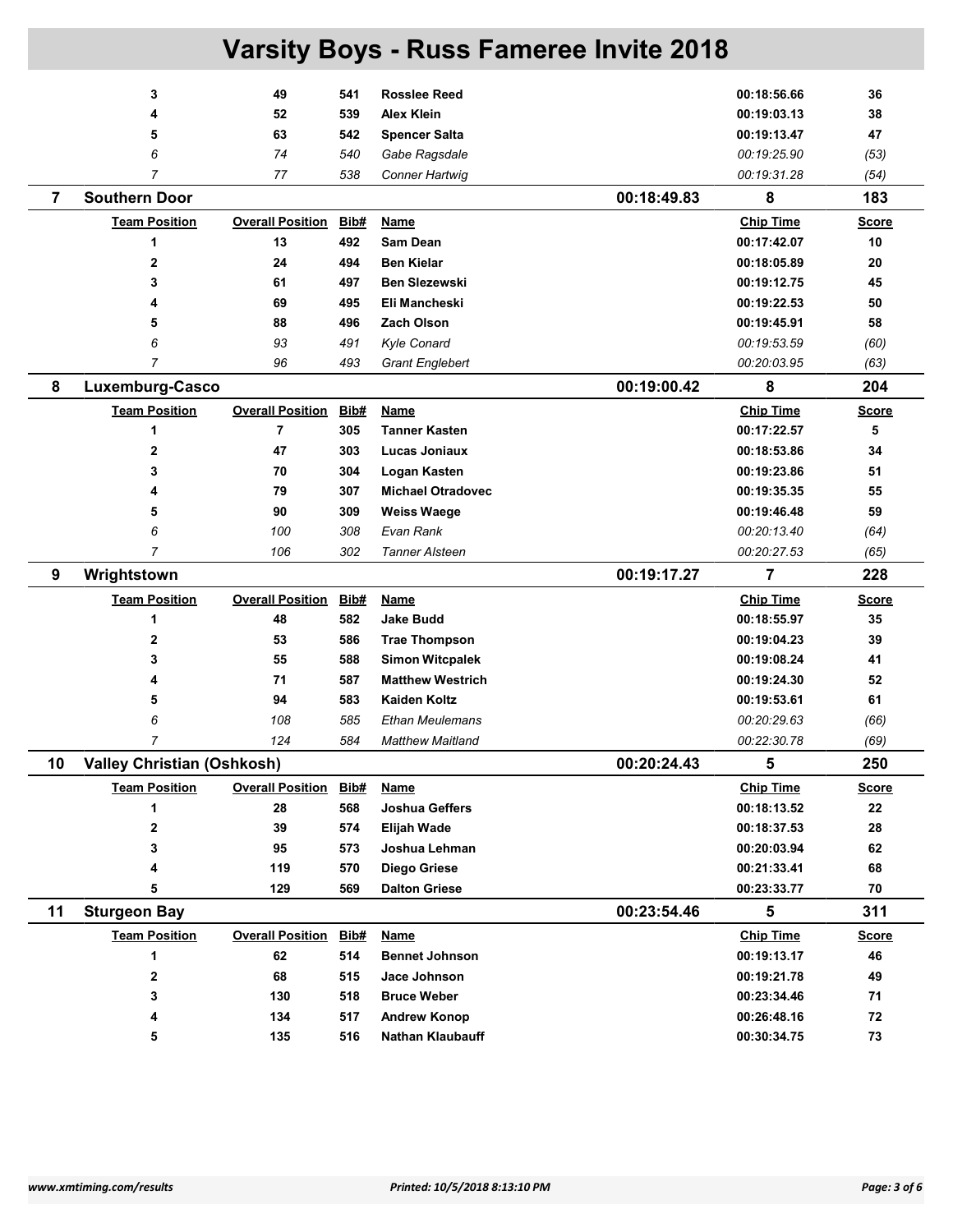## Individual Overall Results

| <b>Overall</b> |      |     | Score Bib# Name         | <b>Class</b> | <b>Chip Time Team</b>  |                                        |
|----------------|------|-----|-------------------------|--------------|------------------------|----------------------------------------|
| 1              | 1    | 116 | <b>Gunner Schlender</b> | <b>JR</b>    | 00:16:23.25 Brillion   |                                        |
| 2              | 2    | 113 | <b>Hunter Krepline</b>  | SO           | 00:16:39.79 Brillion   |                                        |
| 3              | 3    | 269 | <b>Ashton Arnold</b>    | <b>SR</b>    | 00:16:54.65 Kiel       |                                        |
| 4              | 0    | 386 | Josh Woller             | SO           | 00:17:00.37 Oconto     |                                        |
| 5              | 0    | 185 | Kasey Casper            | SR           | 00:17:19.23 Coleman    |                                        |
| 6              | 4    | 204 | Alex Klarner            | <b>JR</b>    | 00:17:19.78 Freedom    |                                        |
| 7              | 5    | 305 | <b>Tanner Kasten</b>    | SR           |                        | 00:17:22.57 Luxemburg-Casco            |
| 8              | 6    | 409 | <b>Brody Schindel</b>   | SR           |                        | 00:17:24.77 Oconto Falls               |
| 9              | 0    | 431 | <b>Derrick Cherney</b>  | SR           | 00:17:29.89 Reedsville |                                        |
| 10             | 7    | 114 | <b>Reese Kupsky</b>     | SΟ           | 00:17:33.57 Brillion   |                                        |
| 11             | 8    | 274 | <b>Noah Watson</b>      | SO           | 00:17:36.61 Kiel       |                                        |
| 12             | 9    | 208 | <b>Koy Murphy</b>       | SR           | 00:17:39.97 Freedom    |                                        |
| 13             | 10   | 492 | Sam Dean                | JR           |                        | 00:17:42.07 Southern Door              |
| 14             | 11   | 210 | <b>Marty Vosters</b>    | JR           | 00:17:43.75 Freedom    |                                        |
| 15             | 12   | 207 | Tyson Lonigro           | SO           | 00:17:44.57 Freedom    |                                        |
| 16             | 13   | 203 | Jaxen Gerndt            | FR           | 00:17:46.39 Freedom    |                                        |
| 17             | 14   | 275 | <b>Dustin Zychowicz</b> | <b>SR</b>    | 00:17:51.81 Kiel       |                                        |
| 18             | 15   | 273 | <b>Elijah Sippel</b>    | SR           | 00:17:51.99 Kiel       |                                        |
| 19             | 0    | 351 | <b>Daniel Benfield</b>  | SO           | 00:17:55.26 Mishicot   |                                        |
| 20             | 16   | 112 | <b>Isaac Koehler</b>    | SR           | 00:17:56.23 Brillion   |                                        |
| 21             | 17   | 166 | <b>Wyatt Schmitz</b>    | JR           | 00:17:59.79 Chilton    |                                        |
| 22             | 18   | 403 | Joe Adams               | FR           |                        | 00:18:03.45 Oconto Falls               |
| 23             | 19   | 162 | <b>Will Kapral</b>      | JR           | 00:18:05.74 Chilton    |                                        |
| 24             | 20   | 494 | <b>Ben Kielar</b>       | SR           |                        | 00:18:05.89 Southern Door              |
| 25             | 0    | 477 | Kyle Carlson            | SR           | 00:18:06.40 Sevastopol |                                        |
| 26             | (21) | 206 | Nathan Lezotte          | SO           | 00:18:06.82 Freedom    |                                        |
| 27             | 0    | 187 | Caleb Gross             | SR           | 00:18:08.78 Coleman    |                                        |
| 28             | 22   | 568 | Joshua Geffers          | FR           |                        | 00:18:13.52 Valley Christian (Oshkosh) |
| 29             | (23) | 205 | Zach Lahay              | SR           | 00:18:13.53 Freedom    |                                        |
| 30             | 24   | 405 | <b>Brendan Konitzer</b> | JR           |                        | 00:18:16.83 Oconto Falls               |
| 31             | 25   | 164 | <b>Phoenix Ladd</b>     | JR           | 00:18:19.42 Chilton    |                                        |
| 32             | 0    | 184 | Karson Casper           | FR           | 00:18:22.61 Coleman    |                                        |
| 33             | 0    | 453 | Ethan Yanda             | JR           | 00:18:23.48 Roncalli   |                                        |
| 34             | 26   | 536 | <b>Matthew Bianchi</b>  | SO           | 00:18:24.26 Two Rivers |                                        |
| 35             | 0    | 358 | Kory Wiegert            | JR           | 00:18:27.99 Mishicot   |                                        |
| 36             | 27   | 161 | <b>Eric East</b>        | SΟ           | 00:18:28.53 Chilton    |                                        |
| 37             | 0    | 433 | <b>Austin Frank</b>     | JR           | 00:18:34.85 Reedsville |                                        |
| 38             | 0    | 481 | Josh Pflieger           | JR           | 00:18:36.88 Sevastopol |                                        |
| 39             | 28   | 574 | <b>Elijah Wade</b>      | SΟ           |                        | 00:18:37.53 Valley Christian (Oshkosh) |
| 40             | 29   | 537 | <b>Zach Fries</b>       | FR           |                        | 00:18:38.32 Two Rivers                 |
| 41             | 0    | 356 | <b>Isaac Schnell</b>    | JR           | 00:18:40.33 Mishicot   |                                        |
| 42             | 30   | 115 | <b>Alex Metko</b>       | FR           | 00:18:40.97 Brillion   |                                        |
| 43             | 0    | 188 | Koltin Grysbowski       | SR           | 00:18:46.02 Coleman    |                                        |
| 44             | 31   | 408 | <b>Evan Roberts</b>     | <b>JR</b>    |                        | 00:18:46.04 Oconto Falls               |
| 45             | 32   | 270 | <b>Travis Kohlmann</b>  | <b>SO</b>    | 00:18:47.05 Kiel       |                                        |
| 46             | (33) | 111 | Collin Greve            | JR           | 00:18:52.63 Brillion   |                                        |
| 47             | 34   | 303 | Lucas Joniaux           | JR           |                        | 00:18:53.86 Luxemburg-Casco            |
| 48             | 35   | 582 | <b>Jake Budd</b>        | FR           |                        | 00:18:55.97 Wrightstown                |
| 49             | 36   | 541 | <b>Rosslee Reed</b>     | JR           |                        | 00:18:56.66 Two Rivers                 |
| 50             | 0    | 429 | Owen Behnke             | FR           | 00:18:58.22 Reedsville |                                        |
| 51             | 37   | 404 | <b>Matt Adams</b>       | SR           |                        | 00:18:59.90 Oconto Falls               |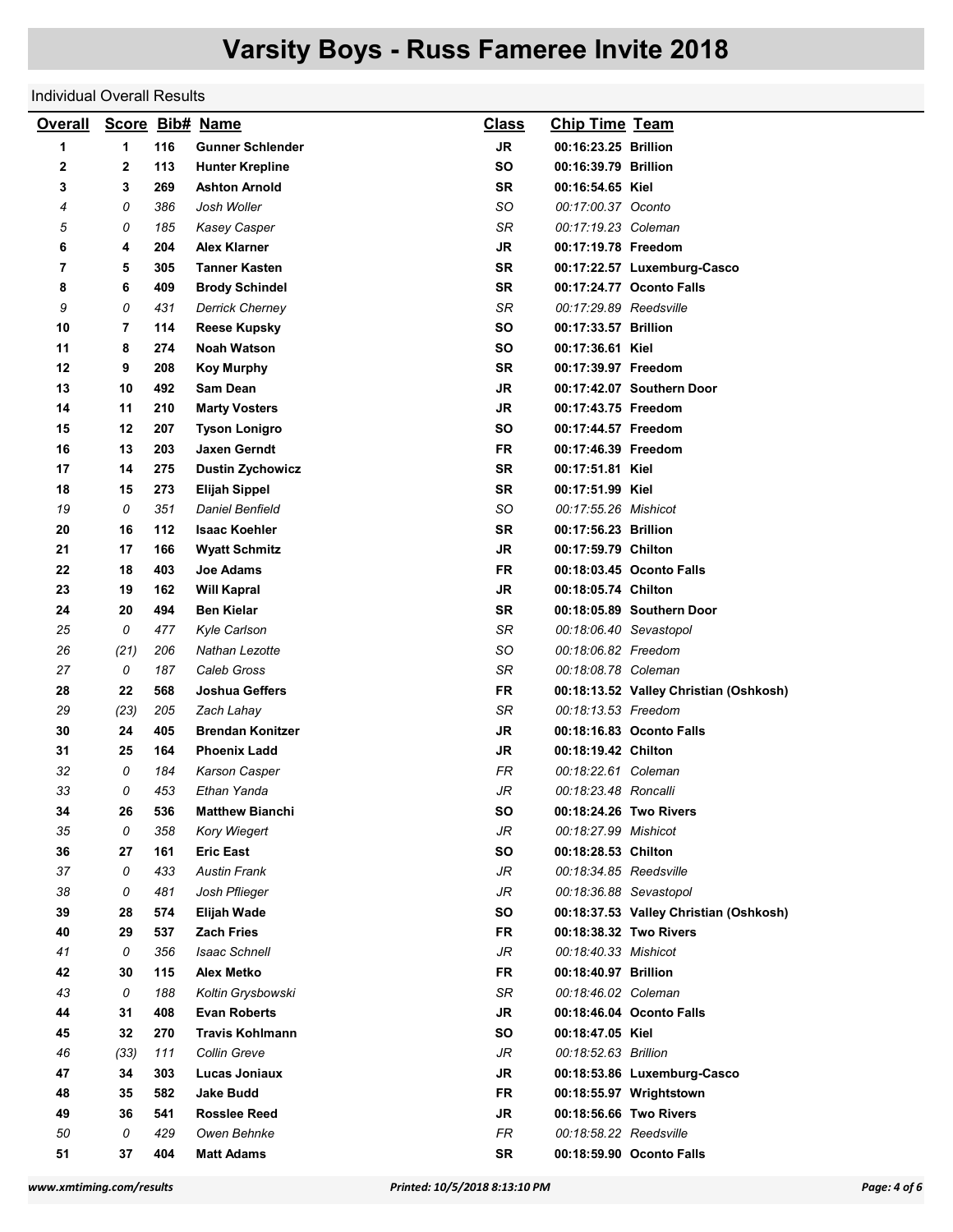| 52  | 38   | 539 | <b>Alex Klein</b>         | JR        |                        | 00:19:03.13 Two Rivers                 |
|-----|------|-----|---------------------------|-----------|------------------------|----------------------------------------|
| 53  | 39   | 586 | <b>Trae Thompson</b>      | SΟ        |                        | 00:19:04.23 Wrightstown                |
| 54  | (40) | 271 | <b>Alex Riebe</b>         | JR        | 00:19:05.53 Kiel       |                                        |
| 55  | 41   | 588 | <b>Simon Witcpalek</b>    | JR        |                        | 00:19:08.24 Wrightstown                |
| 56  | (42) | 110 | <b>Andrew Fischer</b>     | SR        | 00:19:08.94 Brillion   |                                        |
| 57  | (43) | 407 | Isaac Raddatz             | <b>FR</b> |                        | 00:19:10.64 Oconto Falls               |
| 58  | 0    | 109 | <b>Zach Bonick</b>        | SR        | 00:19:11.40 Brillion   |                                        |
| 59  | 0    | 373 | Jacob Welch               | SO        |                        | 00:19:12.13 NEWCHAA Homeschool         |
| 60  | (44) | 410 | <b>Brent Wolf</b>         | SR        |                        | 00:19:12.14 Oconto Falls               |
| 61  | 45   | 497 | <b>Ben Slezewski</b>      | JR        |                        | 00:19:12.75 Southern Door              |
| 62  | 46   | 514 | <b>Bennet Johnson</b>     | FR        |                        | 00:19:13.17 Sturgeon Bay               |
| 63  | 47   | 542 | <b>Spencer Salta</b>      | SΟ        |                        | 00:19:13.47 Two Rivers                 |
| 64  | 48   | 159 | Dylan Anhalt              | <b>JR</b> | 00:19:14.26 Chilton    |                                        |
| 65  | 0    | 209 | Jack Reiter               | SO        | 00:19:20.75 Freedom    |                                        |
| 66  | 0    | 371 | Jack Rogers               | SR        |                        | 00:19:21.66 NEWCHAA Homeschool         |
| 67  | 0    | 406 | Dylan Nelson              | SR        |                        | 00:19:21.70 Oconto Falls               |
| 68  | 49   | 515 | Jace Johnson              | FR        |                        | 00:19:21.78 Sturgeon Bay               |
| 69  | 50   | 495 | Eli Mancheski             | <b>FR</b> |                        | 00:19:22.53 Southern Door              |
| 70  | 51   | 304 | Logan Kasten              | SO        |                        | 00:19:23.86 Luxemburg-Casco            |
| 71  | 52   | 587 | <b>Matthew Westrich</b>   | JR        |                        | 00:19:24.30 Wrightstown                |
| 72  | 0    | 436 | Jackson Stetson           | JR        | 00:19:24.37 Reedsville |                                        |
| 73  | 0    | 450 | Jake Linzmeier            | JR        | 00:19:25.13 Roncalli   |                                        |
| 74  | (53) | 540 | Gabe Ragsdale             | SO        | 00:19:25.90 Two Rivers |                                        |
| 75  | 0    | 448 | Ryan Jacoby               | FR        | 00:19:26.17 Roncalli   |                                        |
| 76  | 0    | 480 | Jake Pflieger             | JR        | 00:19:30.74 Sevastopol |                                        |
| 77  | (54) | 538 | <b>Conner Hartwig</b>     | SO        | 00:19:31.28 Two Rivers |                                        |
| 78  | 0    | 557 | <b>Wil Schmid</b>         | JR        | 00:19:32.62 Two Rivers |                                        |
| 79  | 55   | 307 | <b>Michael Otradovec</b>  | FR        |                        | 00:19:35.35 Luxemburg-Casco            |
| 80  | 0    | 452 | <b>Spencer Streich</b>    | SO        | 00:19:36.00 Roncalli   |                                        |
| 81  | 0    | 446 | <b>Hunter Borys</b>       | SR        | 00:19:37.45 Roncalli   |                                        |
| 82  | 0    | 250 | Jacob Schleis             | FR        | 00:19:38.91 Kewaunee   |                                        |
| 83  | 0    | 191 | Seth Seefeldt             | JR        | 00:19:39.03 Coleman    |                                        |
| 84  | (56) | 165 | Alek Lemke                | SO        | 00:19:40.12 Chilton    |                                        |
| 85  | (57) | 289 | Hunter Westermeyer        | SO        | 00:19:40.23 Kiel       |                                        |
| 86  | 0    | 435 | <b>Matthew Oswald</b>     | JR        | 00:19:43.67 Reedsville |                                        |
| 87  | 0    | 379 | Logan Allan               | SO        | 00:19:45.14 Oconto     |                                        |
| 88  | 58   | 496 | <b>Zach Olson</b>         | <b>JR</b> |                        | 00:19:45.91 Southern Door              |
| 89  | 0    | 432 | Aren Engelbrecht          | SO        | 00:19:46.26 Reedsville |                                        |
| 90  | 59   | 309 | <b>Weiss Waege</b>        | <b>FR</b> |                        | 00:19:46.48 Luxemburg-Casco            |
| 91  | 0    | 447 | Joe Francl                | JR        | 00:19:51.37 Roncalli   |                                        |
| 92  | 0    | 479 | <b>Bailey Hendrickson</b> | SO        | 00:19:51.62 Sevastopol |                                        |
| 93  | (60) | 491 | Kyle Conard               | SO        |                        | 00:19:53.59 Southern Door              |
| 94  | 61   | 583 | <b>Kaiden Koltz</b>       | SΟ        |                        | 00:19:53.61 Wrightstown                |
| 95  | 62   | 573 | Joshua Lehman             | SO        |                        | 00:20:03.94 Valley Christian (Oshkosh) |
| 96  | (63) | 493 | <b>Grant Englebert</b>    | SO        |                        | 00:20:03.95 Southern Door              |
| 97  | 0    | 355 | Elijah Reimer             | JR        | 00:20:04.49 Mishicot   |                                        |
| 98  | 0    | 475 | Sam Abel                  | SO        | 00:20:06.42 Sevastopol |                                        |
| 99  | 0    | 476 | Scott Andreae             | SO        | 00:20:07.83 Sevastopol |                                        |
| 100 | (64) | 308 | Evan Rank                 | SO        |                        | 00:20:13.40 Luxemburg-Casco            |
| 101 | 0    | 189 | <b>Bryce Karban</b>       | SR        | 00:20:18.24 Coleman    |                                        |
| 102 | 0    | 498 | Griffin Slezewski         | SO        |                        | 00:20:21.31 Southern Door              |
| 103 | 0    | 239 | Simon Bergner             | FR        |                        | 00:20:21.87 Green Bay NEW Lutheran     |
| 104 | 0    | 352 | <b>Peter Conrad</b>       | JR        | 00:20:22.52 Mishicot   |                                        |
| 105 | 0    | 101 | <b>Ben Fahrenkrug</b>     | JR        | 00:20:23.61 Algoma     |                                        |